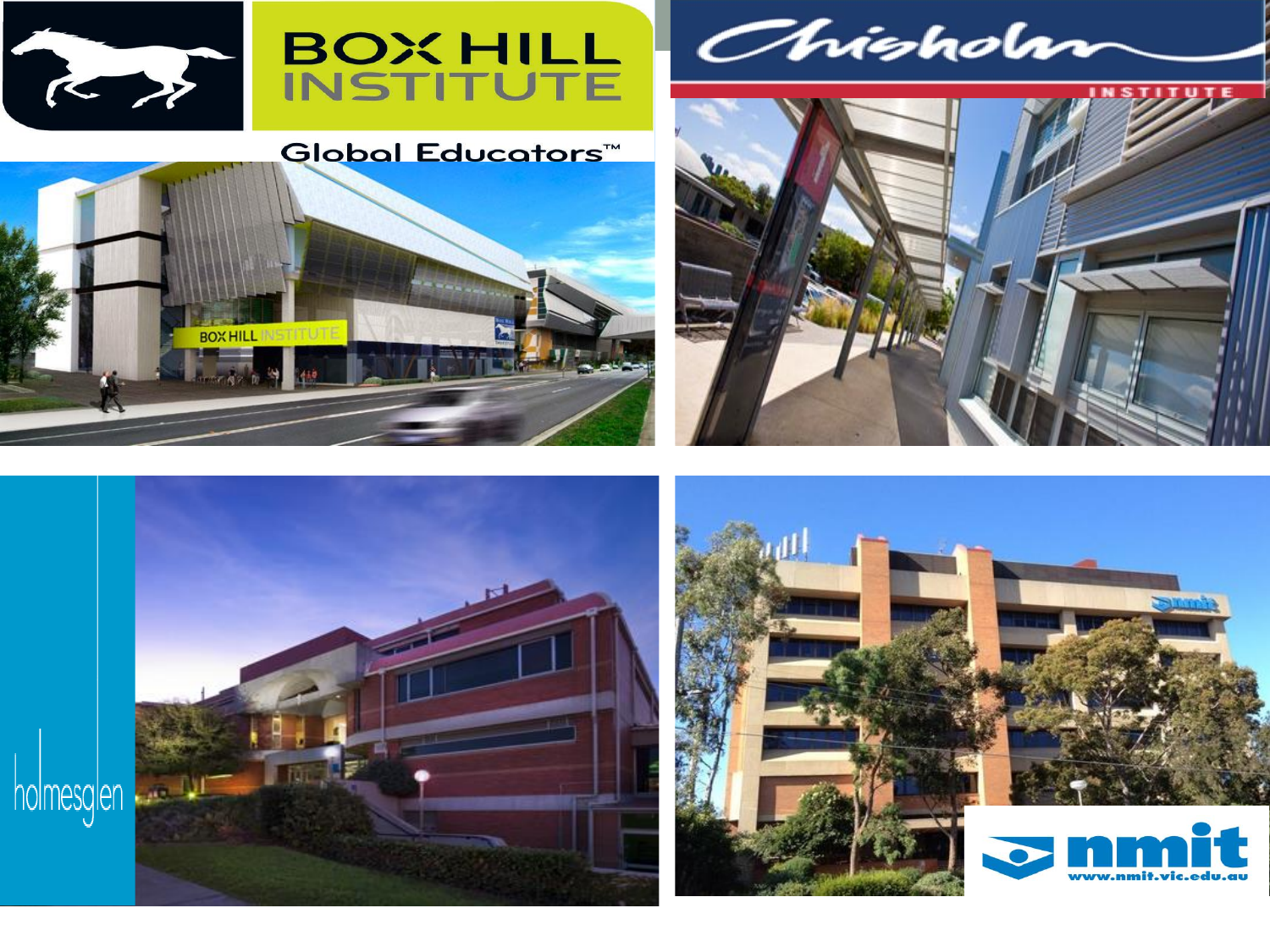**"Same Truth, Different Reality": Information literacy practices in Vocational and Vocational/Higher Education TAFE libraries.**

**Research Problem: TAFE libraries providing IL training to different cohorts of VET and HE students**

**Christine Ruddy, NMIT & Paul Kloppenborg, William Angliss**

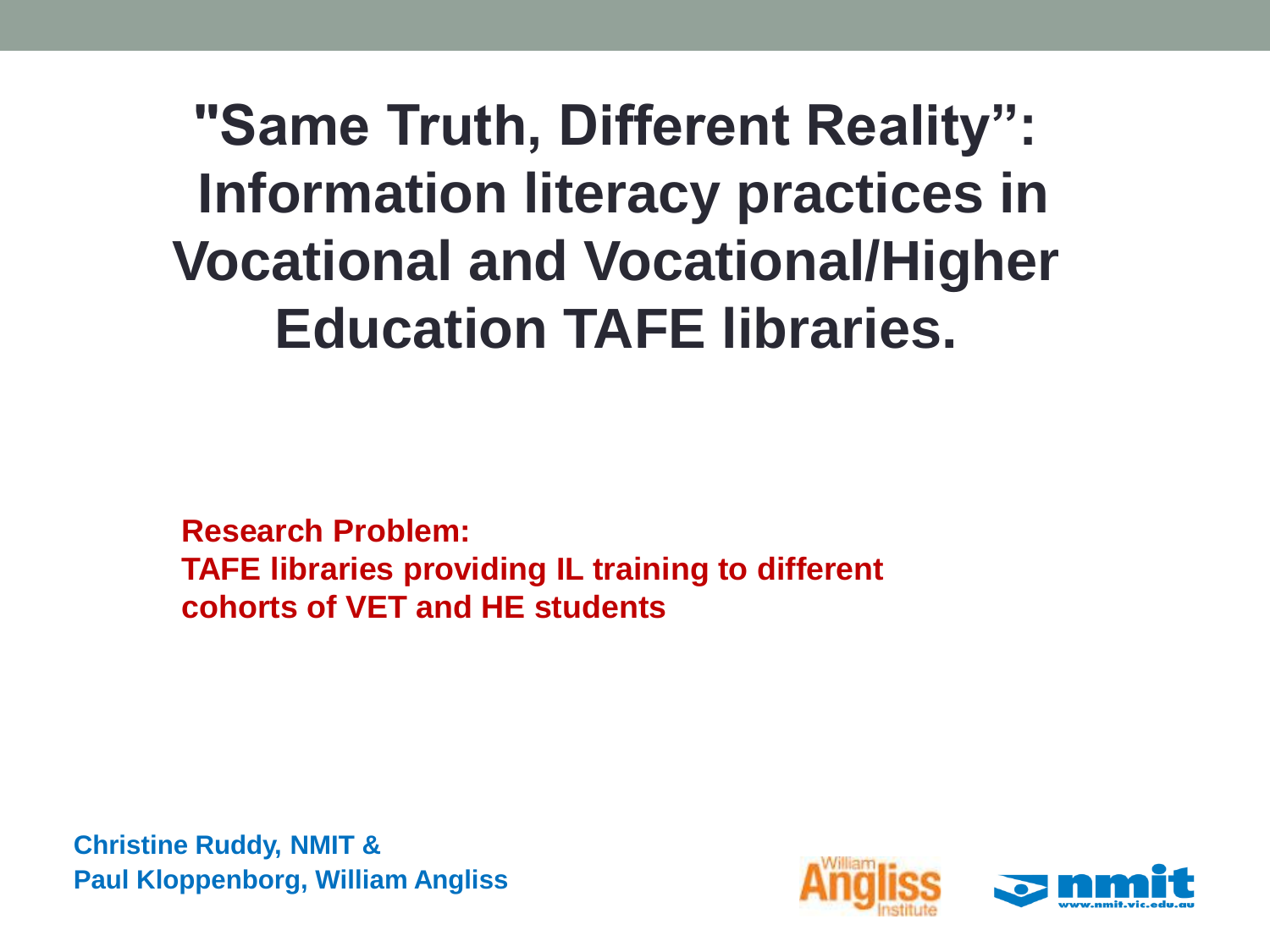### What we are talking about?

- Background to the study
- Literature review
- Research questions
- Methodology
- Results
- Conclusion
- Research implications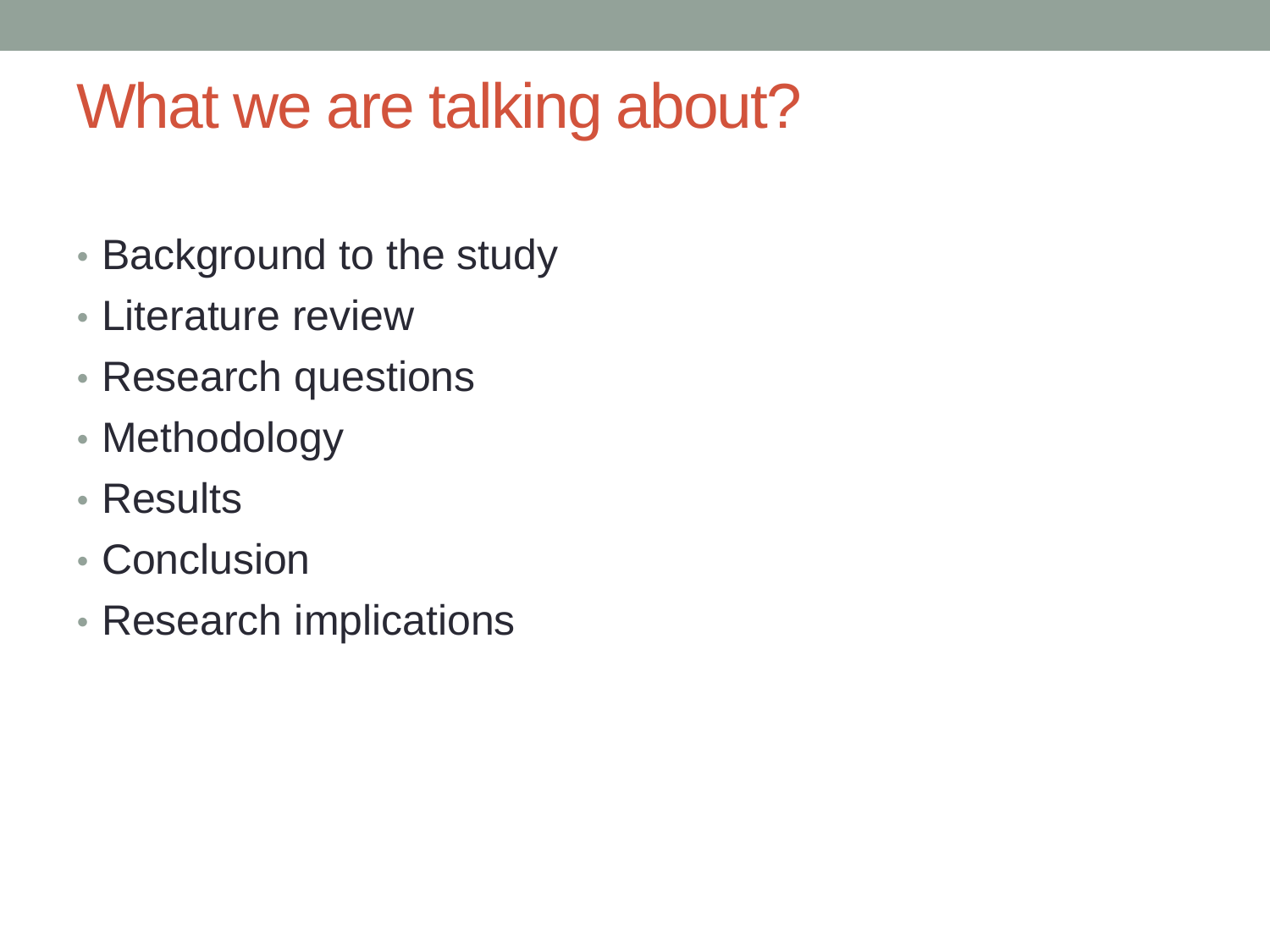## Background to the study

- HE and VET sectors
- TAFE: VET based and "Mixed" type of institute
- Victoria: 14 standalone TAFEs
	- ❑ 5 "Mixed"
	- ❑ 9 VET based
- ❑ Information Literacy library practices to two types of student cohorts
	- ❑ VET student by VET based libraries
	- ❑ VET & HE students by Mixed sector libraries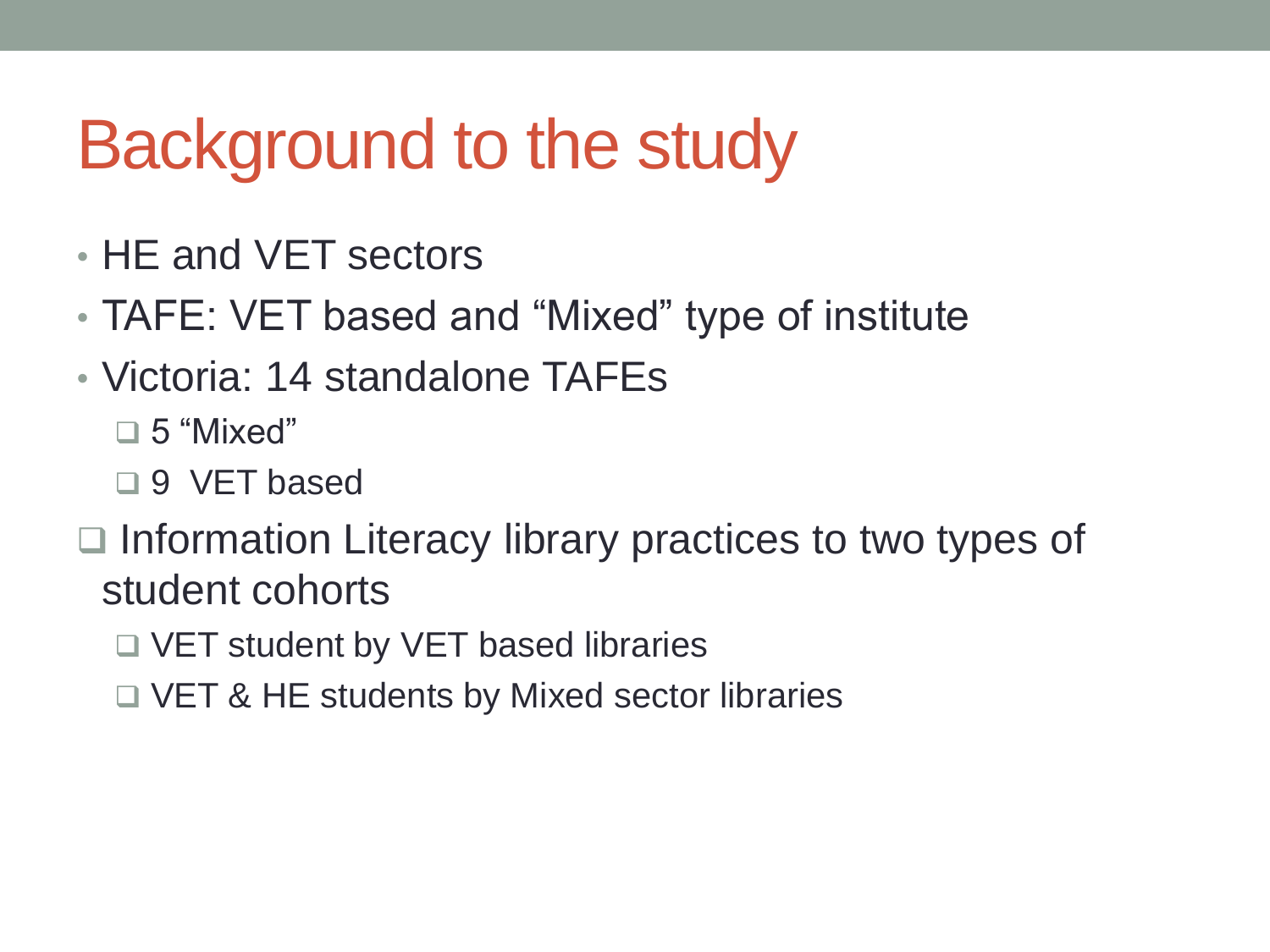### Literature review themes

❑ IL training in TAFEs (Fafeita, 2006; Harrison, 2001; Eraclides, 2014)

❑ Collaboration with teachers (Leong, 2007; Kloppenborg & Ruddy, 2013)

❑ Integration and embedding IL

❑ Higher Education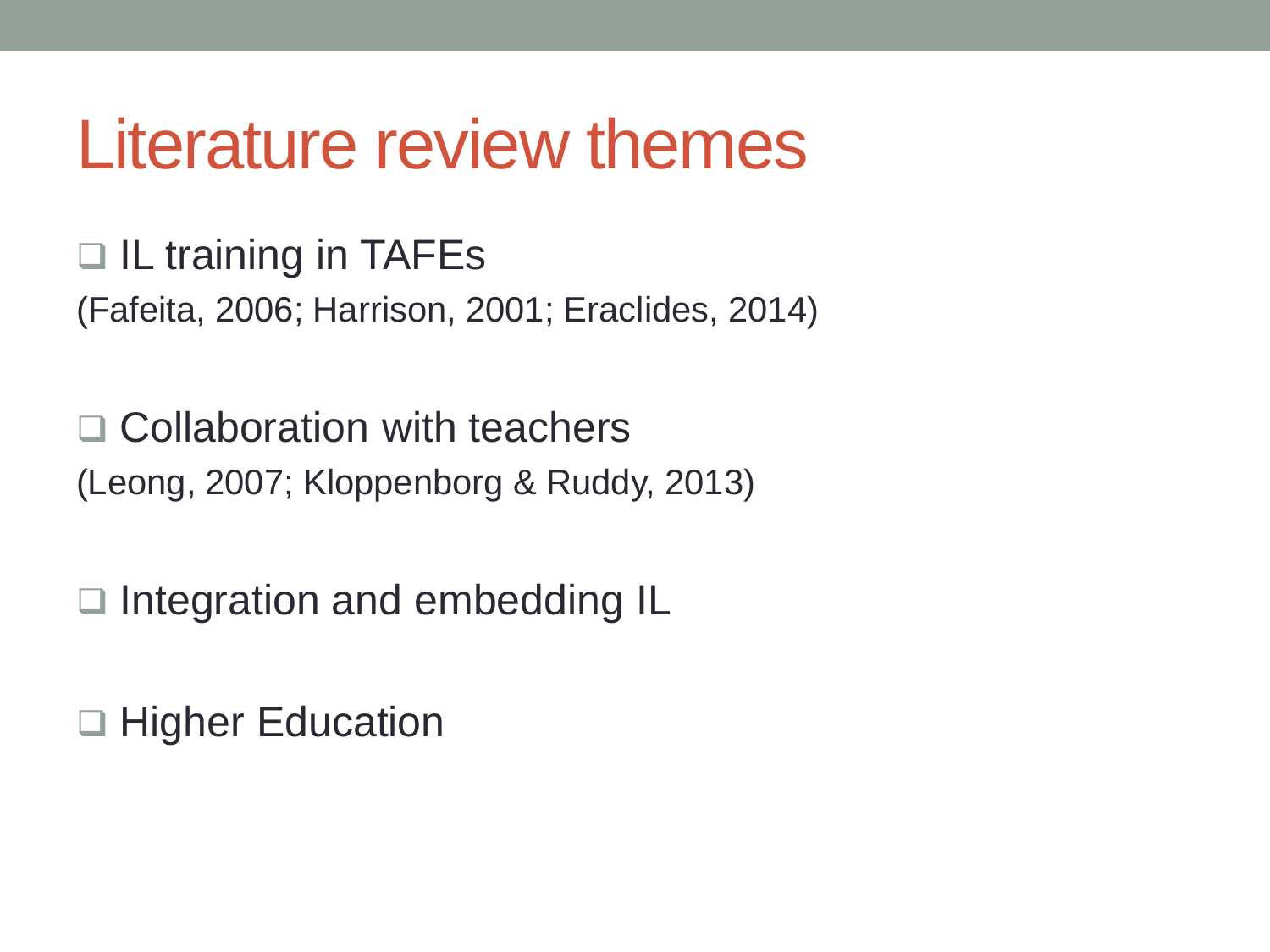# **Methodology**

- Quantitative survey
- 12 questions to Library Managers and IL librarians
- Multiple choice and scaled preference
- Comments section
- Survey monkey (March 2014)
- 11 different TAFE libraries
	- 4 of the 5 HE/VET
	- 7 of the 9 VET based libraries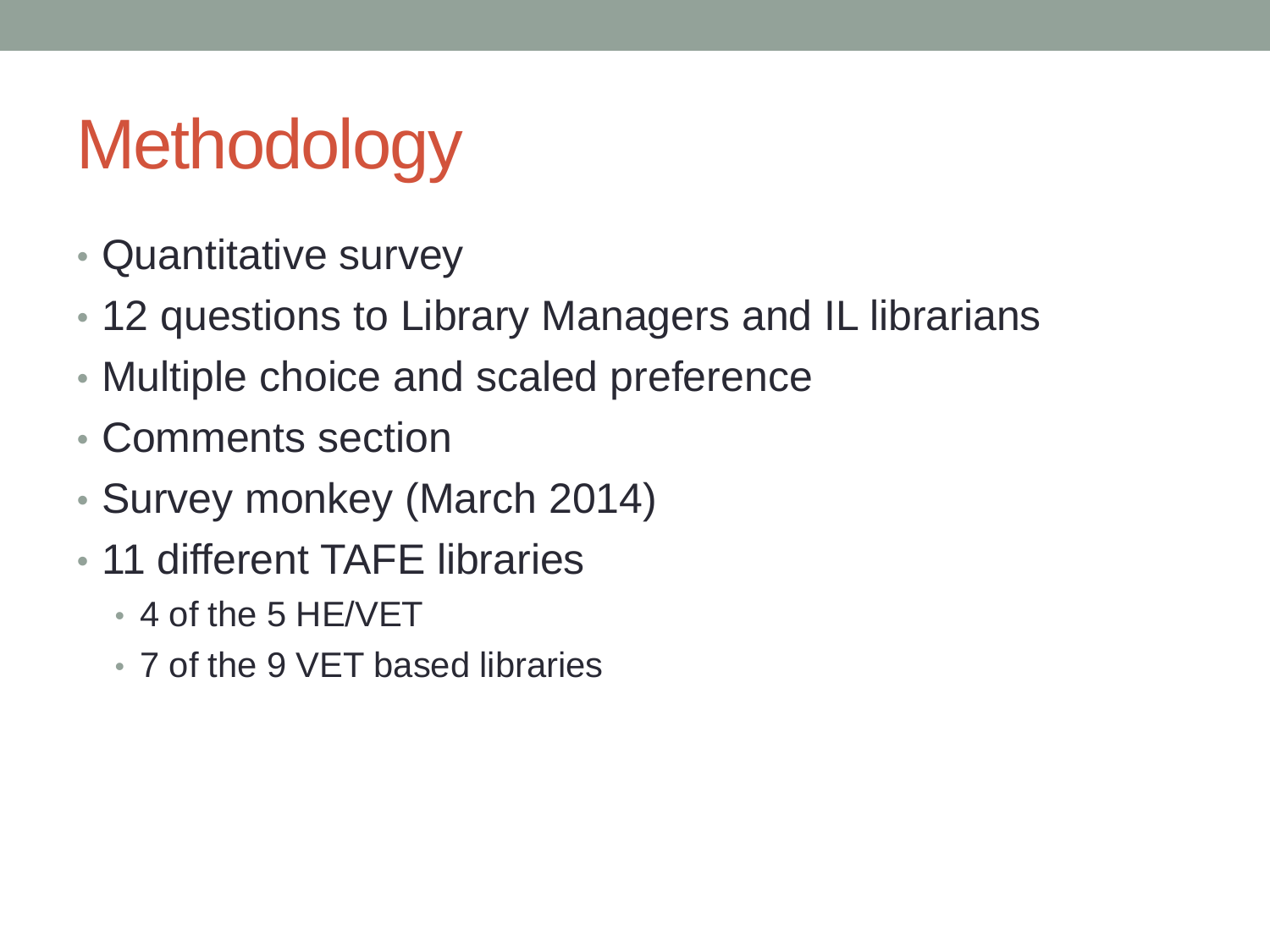## Research questions

- ❑ IL coverage
- ❑ IL development
- ❑ IL focus
- □ IL integration with curricula
- ❑ IL delivery
- ❑ IL frameworks and policies
- □ Reference management software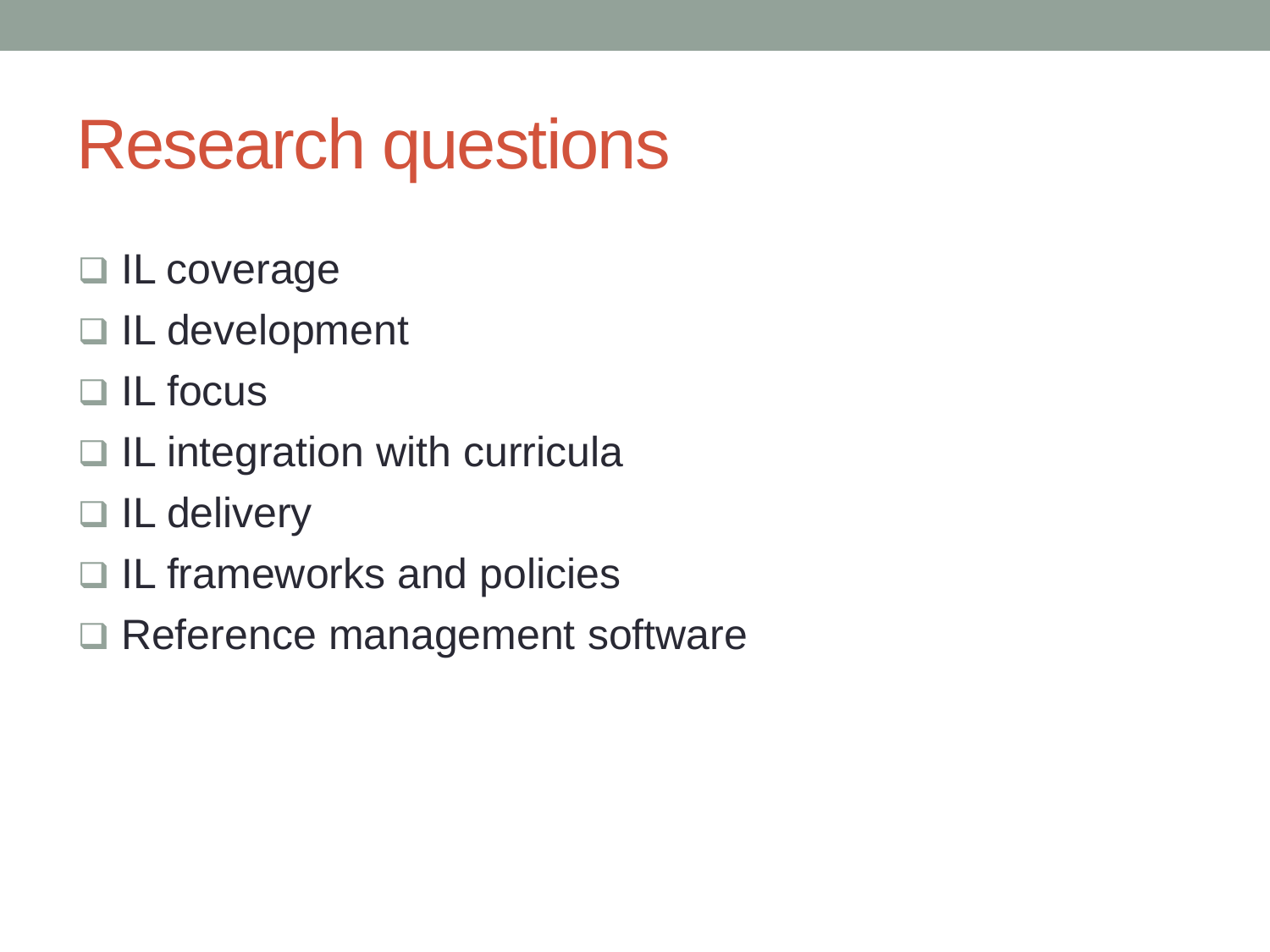### **IL coverage**

#### What areas are covered by IL training at your institute?

Answered: 15 Skipped: 0

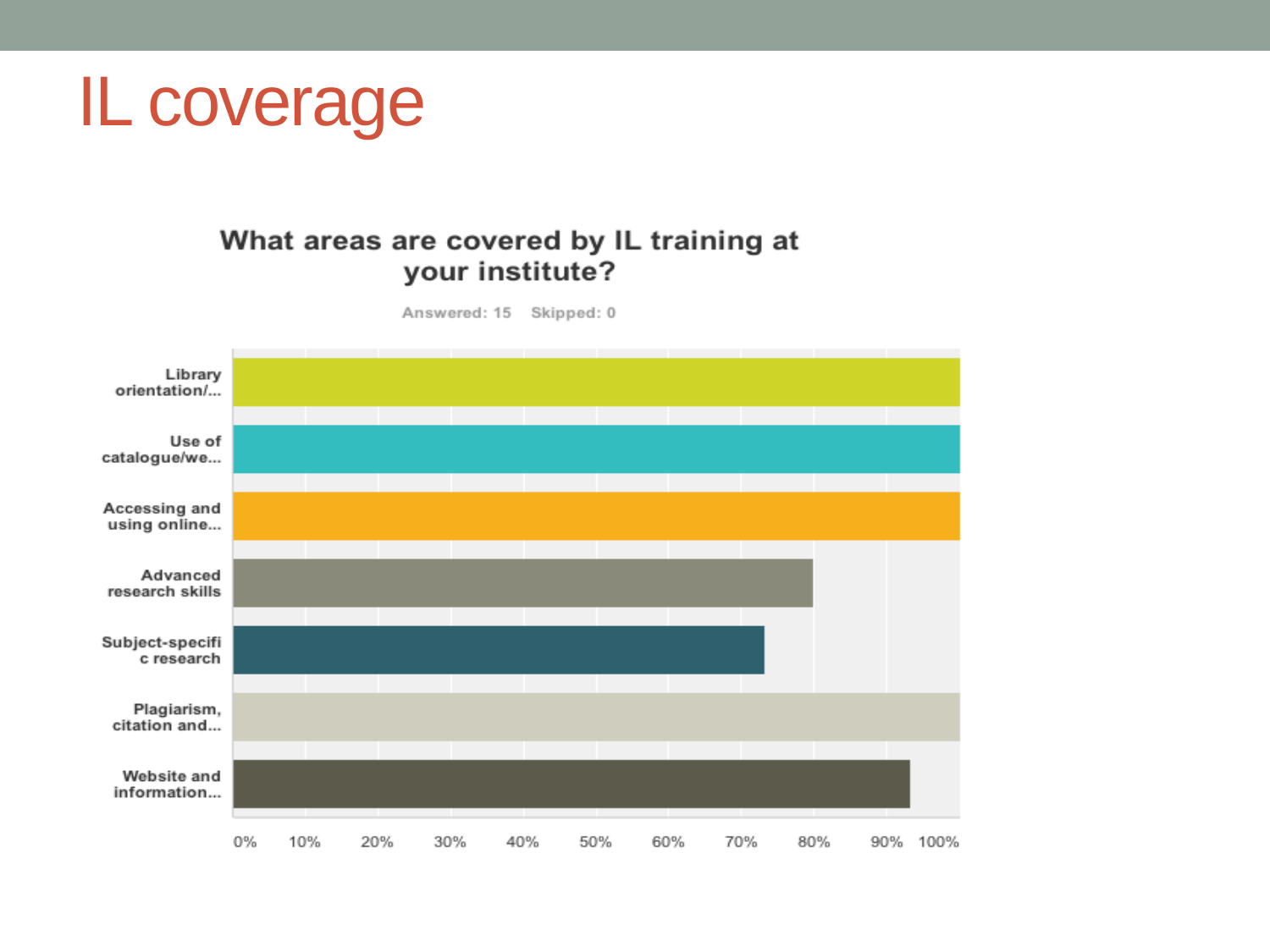## **IL development**

| In consultation with individual<br>teachers                | 100%   |
|------------------------------------------------------------|--------|
| In consultation with faculty                               | 33.3%  |
| IL is integrated into curriculum                           | 26.67% |
| By librarians without teacher input                        | 73.3%  |
| By information literacy librarian or IL<br>unit or similar | 53.3%  |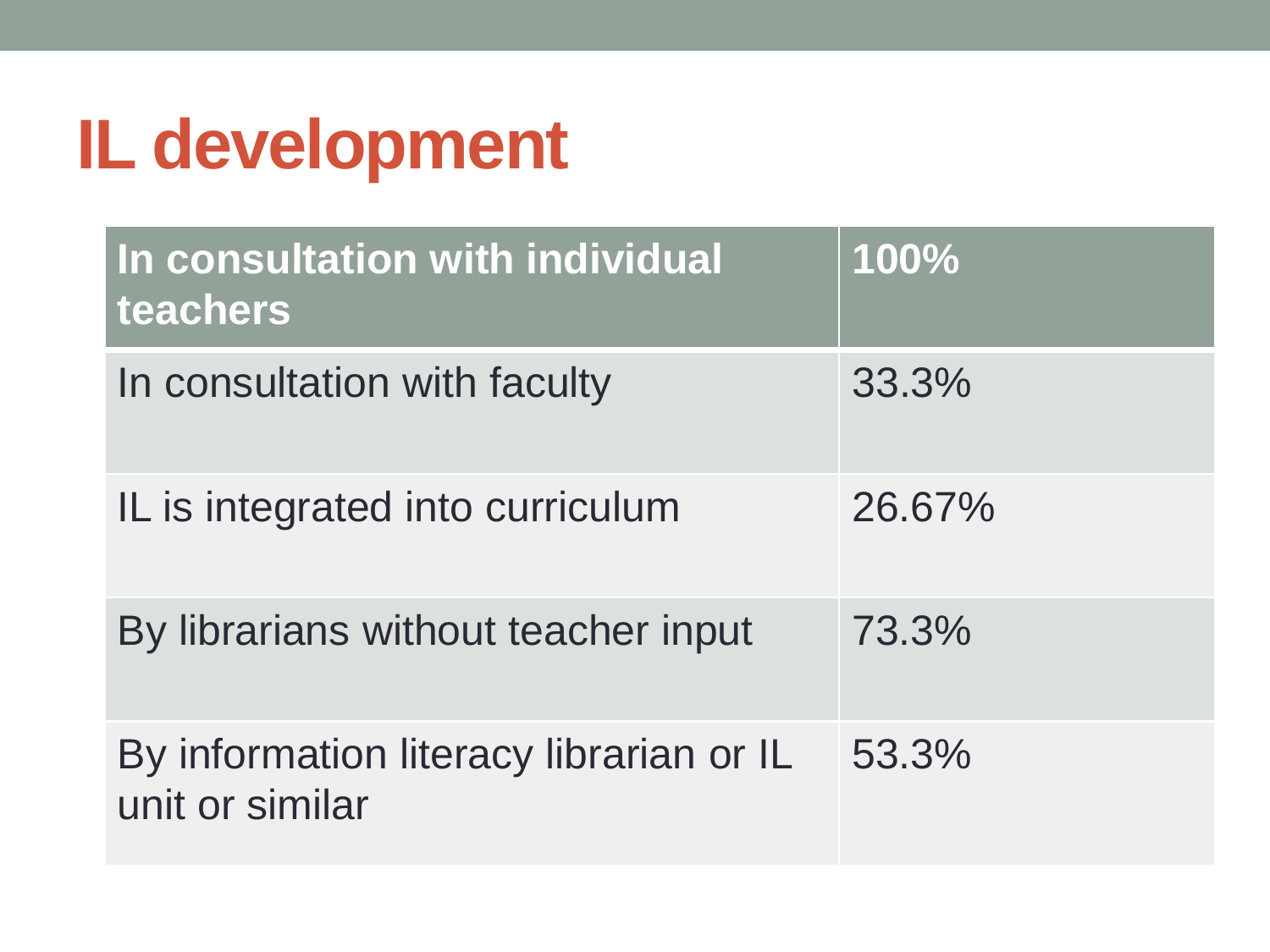## **IL focus**

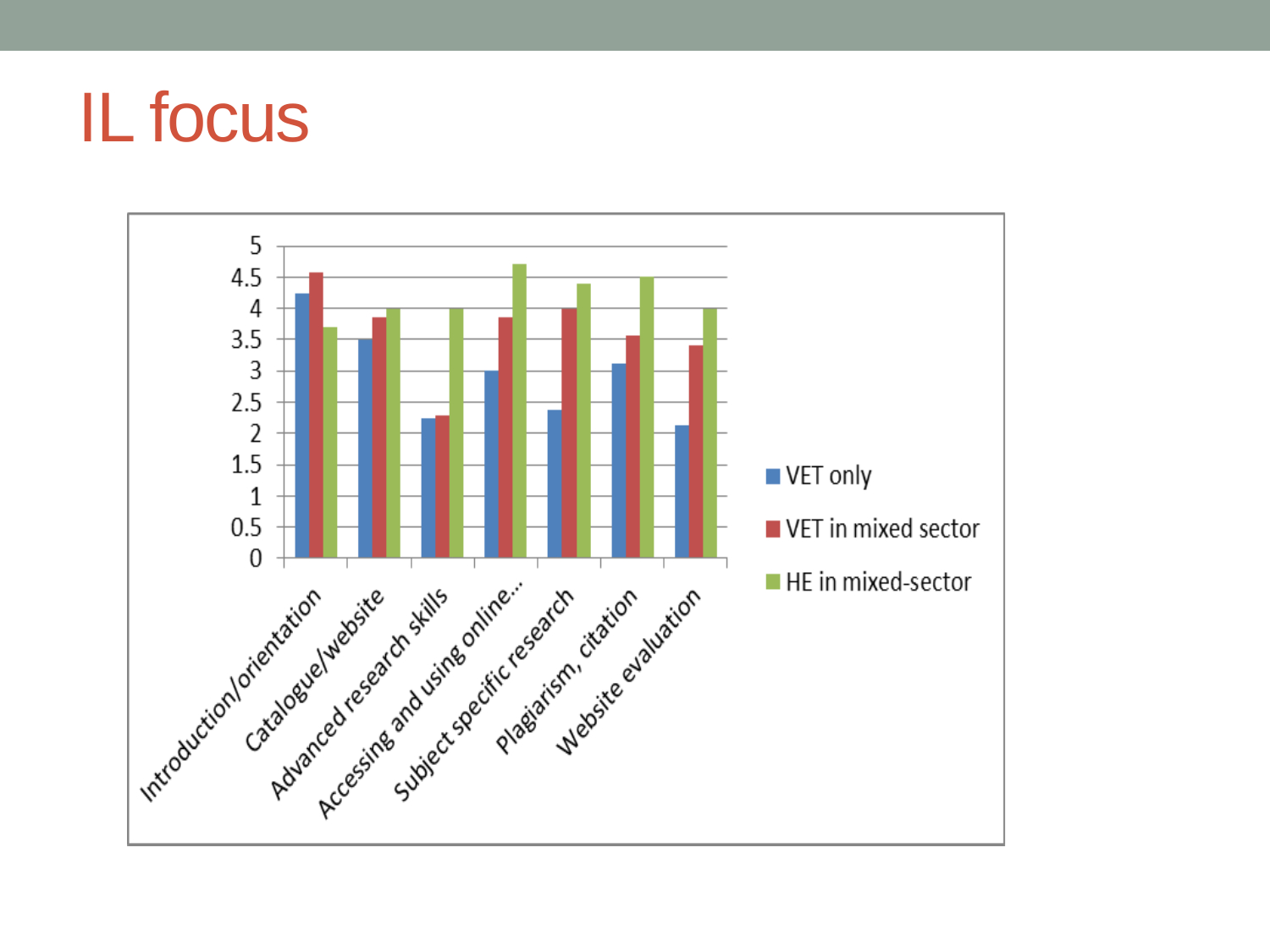## **IL integration with curricula**

#### Is IL integrated with the curricula at your institute?

Answered: 15 Skipped: 0

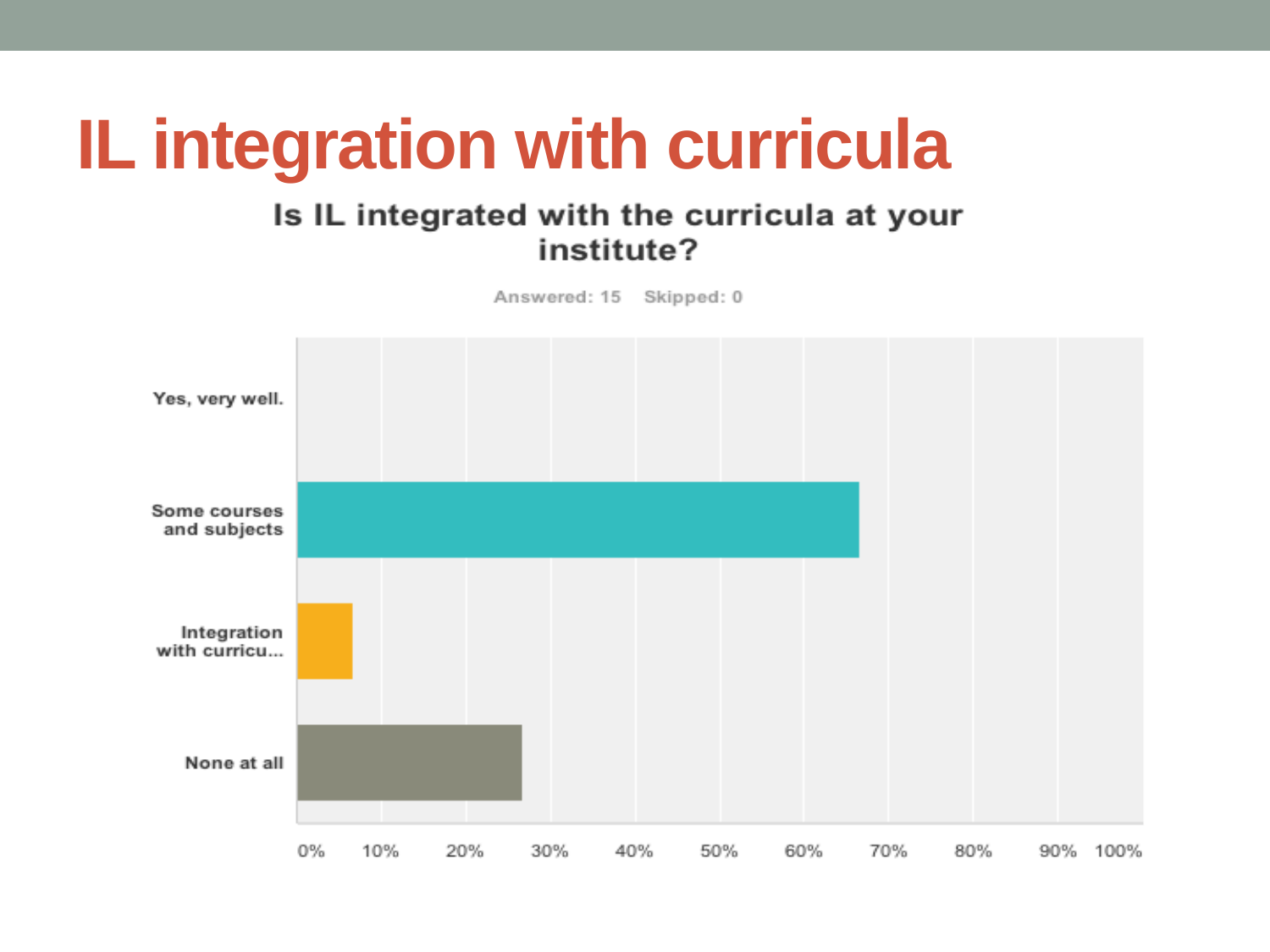# **IL traditional delivery**

| <b>Traditional</b>                  |      | <b>Online</b>                        |      |
|-------------------------------------|------|--------------------------------------|------|
| <b>Library/training room</b>        | 93.3 | Libguides                            | 78.5 |
| <b>Classroom/lecture</b><br>theatre | 86.6 | Demonstration<br>videos              | 35.7 |
| <b>Small groups/one-on-</b><br>one  | 73.3 | <b>Activities and quizzes</b>        | 28.5 |
|                                     |      | <b>Guided exercises</b>              | 21.4 |
|                                     |      | Integrated library<br>content in LMS | 28.5 |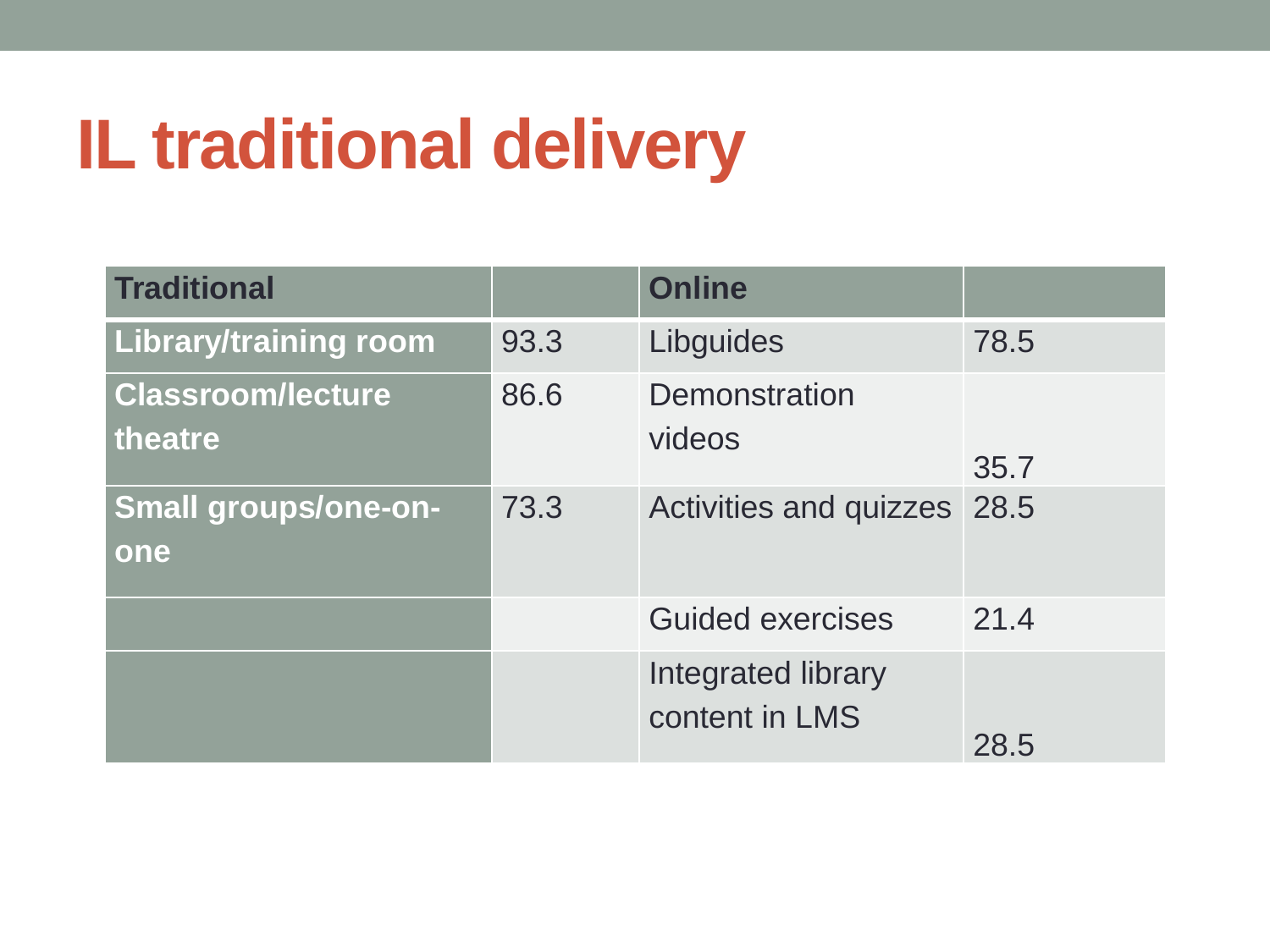

#### If IL support or information is available online, please identify the method.

Answered: 14 Skipped: 1

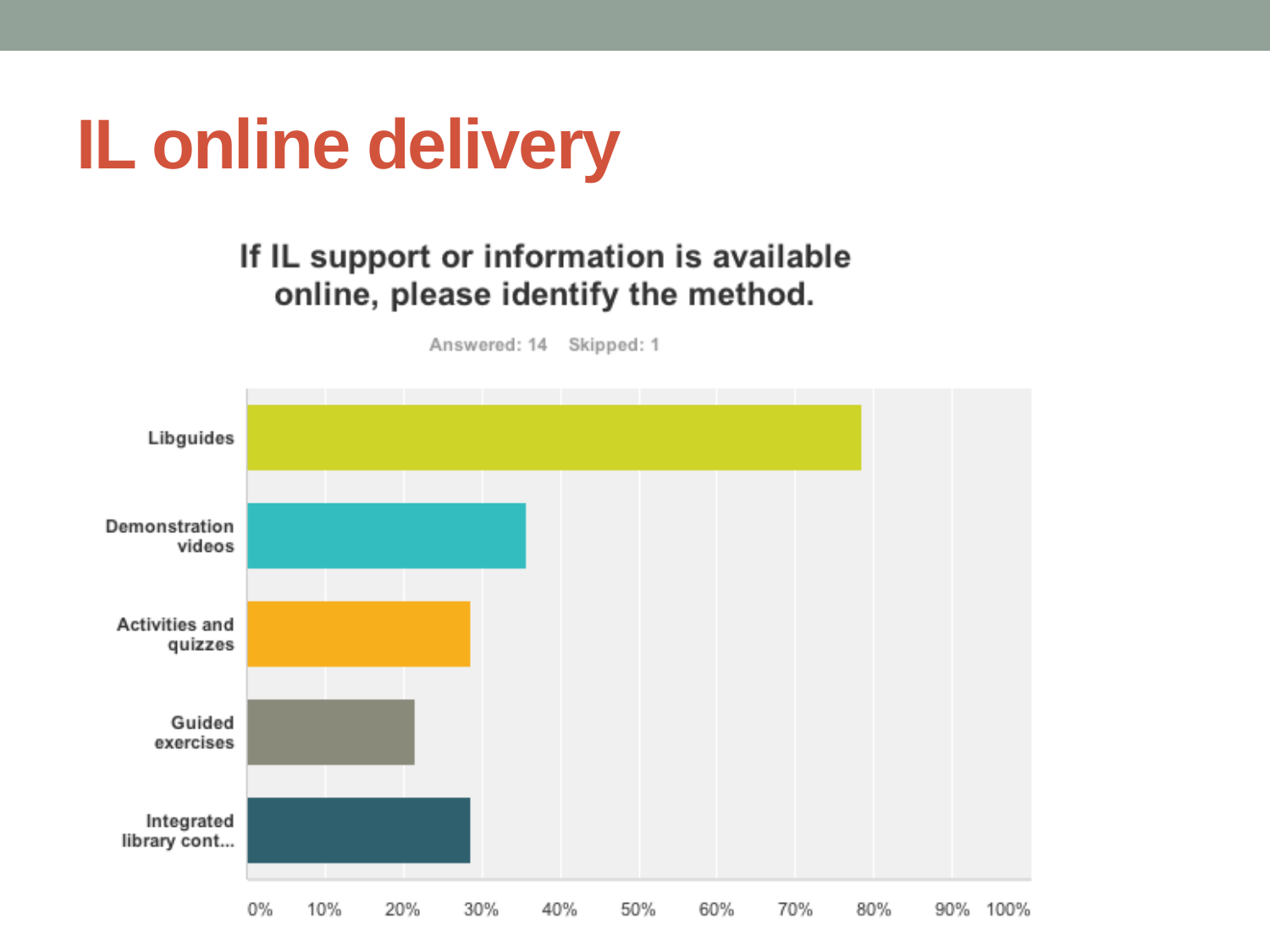## **Reference management software**

| Zotero                      | $\mathbf{2}$   |
|-----------------------------|----------------|
| <b>Endnote and Refworks</b> |                |
| Microsoft add-on            | $\overline{2}$ |
| Not applicable              | $\overline{2}$ |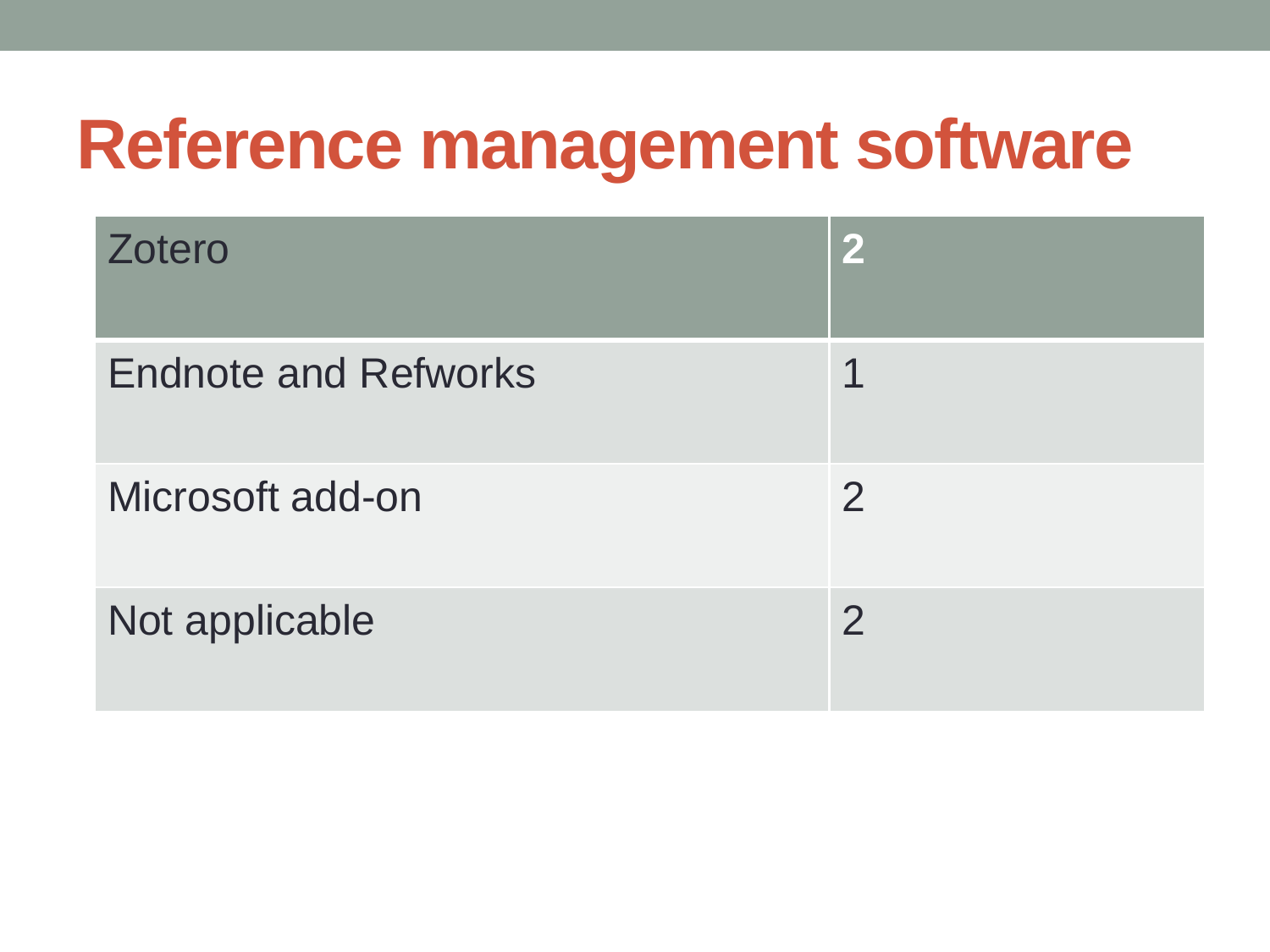#### **IL frameworks and policies**Is IL training at your institute informed by any external policies, standards or frameworks? If so, pleaseselect from options below. Answered: 8 Skipped: 6 CAUL/Aust, and N.Z.... **ALIA statement** on informati... **Research Skill** Development... Graduate **Attributes** 0% 10% 20% 30% 40% 50% 60% 70% 80% 90% 100%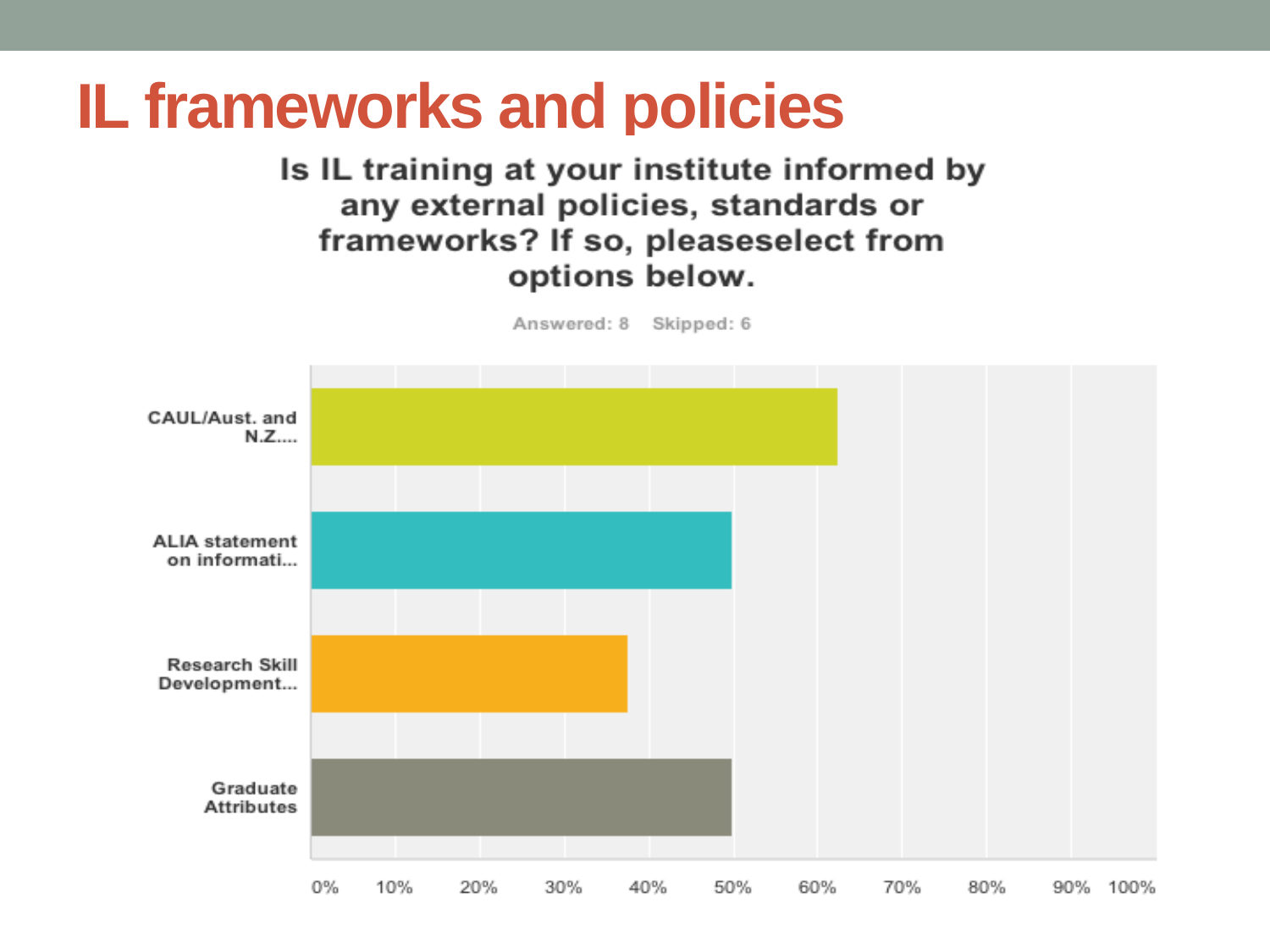### **IL institutional recognition and barriers**

#### To what extent do you believe IL is recognised as important to learning and research at your institute?

Highly Some recognition None at all

40%

50%

60%

70%

80%

90% 100%

30%

20%

10%

0%

Answered: 15 Skipped: 0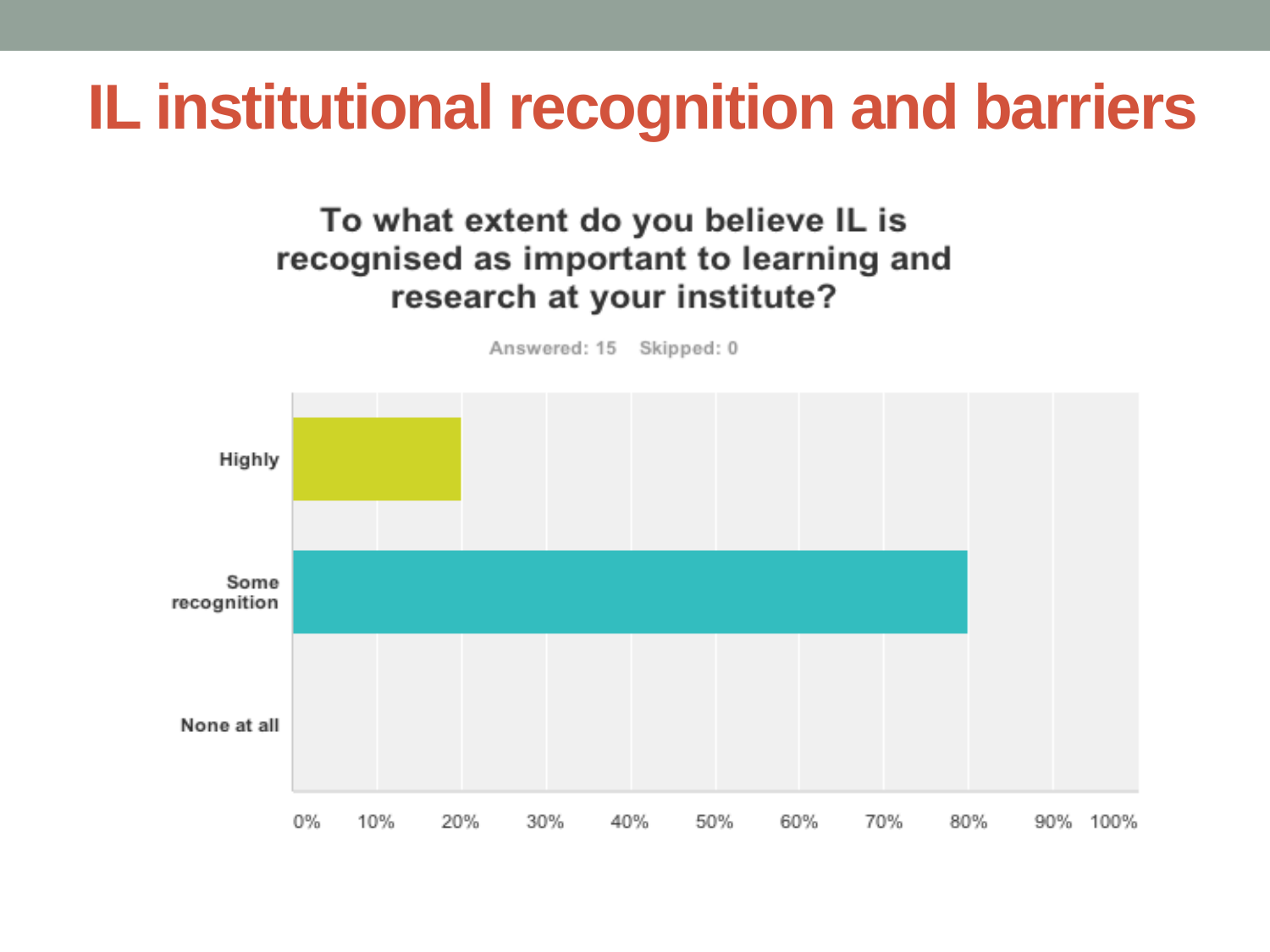## **Conclusion**

- □ VET students in HE TAFE libraries are receiving some benefit from stronger IL programs in those institutes
- ❑ Continuing importance of IL, for both VET and HE students
- □ Methods for IL delivery in TAFE libraries are advancing slowly, with integration fragmented across TAFE libraries
- ❑ The level of collaboration between the library and teaching staff remains crucial for successful IL programmes.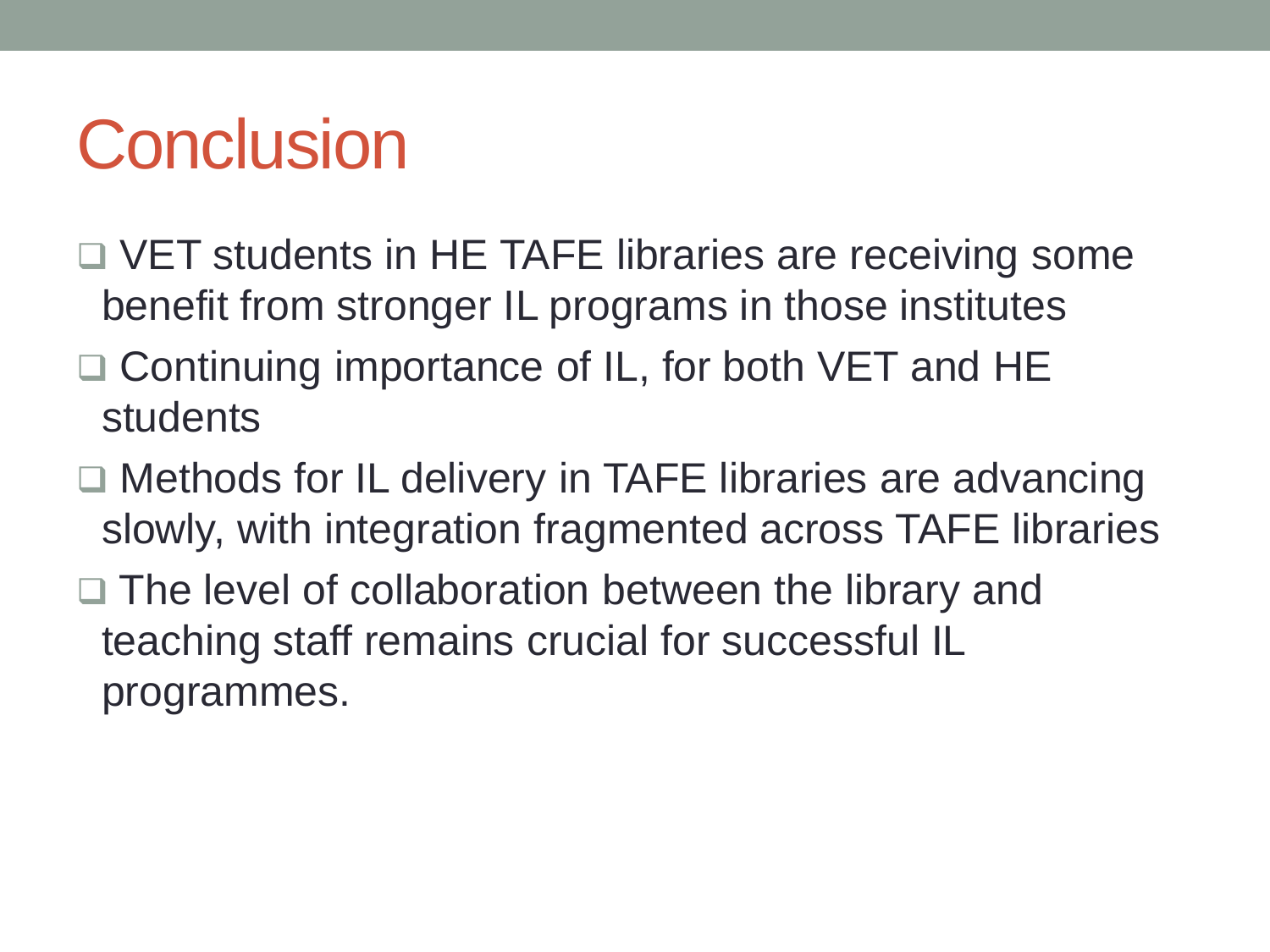## Research implications

- How to deliver a consistent program of IL training to vocational students that provides skills for the workplace and as a means of supporting lifelong learning?
- How IL for the HE and VET students can be clearly defined and delineated, and designed to cater to the specific needs of both cohorts appropriate?
- How to engage with VET teaching staff and students to promote IL that is fundamental to their learning and future study or work practice?
- What needs to be done to improve IL instruction for VET students, to retain focus on this IL (despite evidence that HE receives more attention), and what areas of IL are most relevant for VET students?